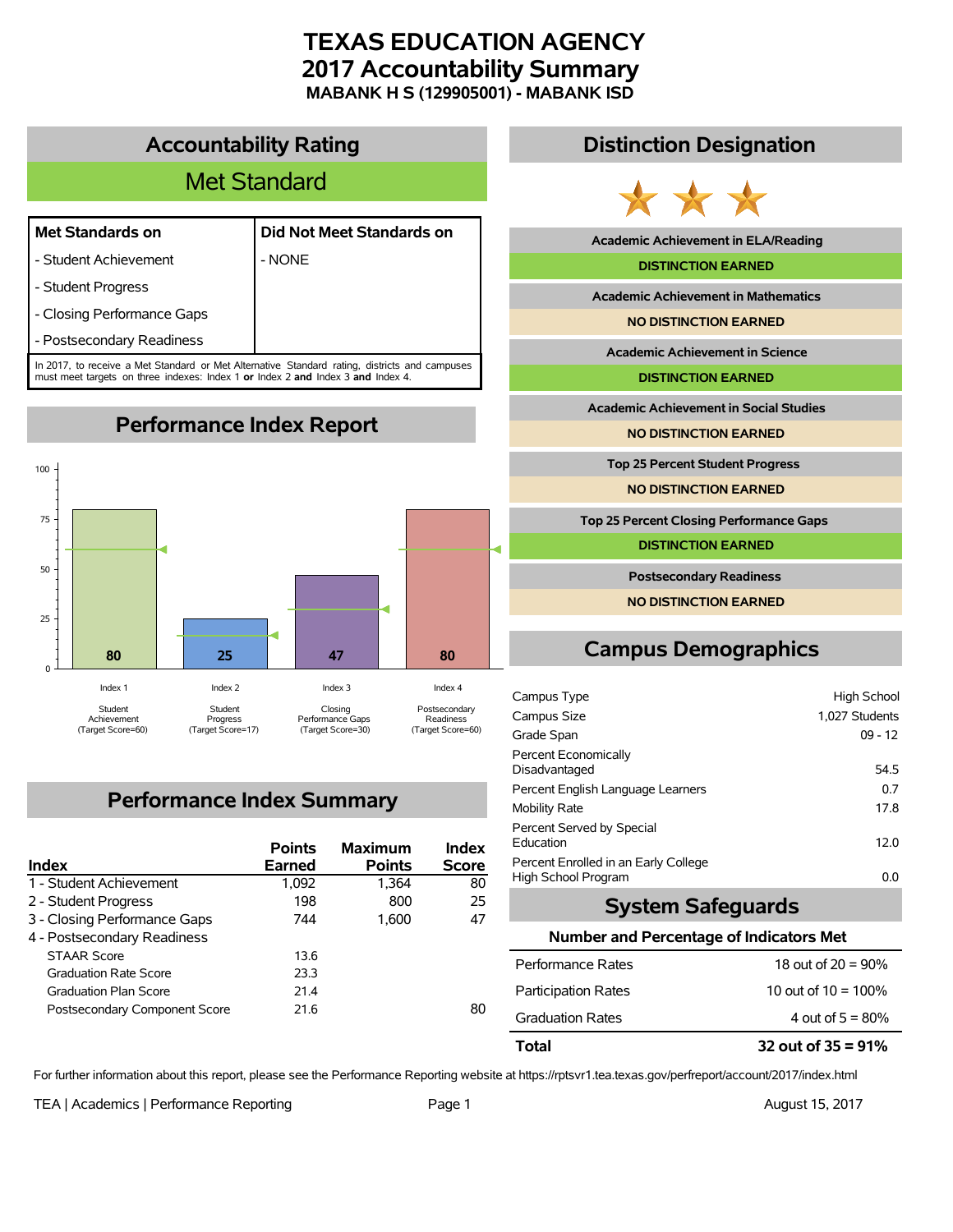## **TEXAS EDUCATION AGENCY 2017 Distinction Designation Summary - ELA/Reading MABANK H S (129905001) - MABANK ISD Campus Type: High School**

|                                                          | <b>Indicator</b> |                |
|----------------------------------------------------------|------------------|----------------|
| <b>Indicator</b>                                         | <b>Score</b>     | Quartile       |
| Attendance Rate                                          | 95.1%            | Q <sub>2</sub> |
| Greater Than Expected Student Growth in ELA/Reading      | 1.0%             | Q <sub>2</sub> |
| Grade 3 Reading Performance (Masters Grade Level)        |                  |                |
| Grade 4 Reading Performance (Masters Grade Level)        |                  |                |
| Grade 4 Writing Performance (Masters Grade Level)        |                  |                |
| Grade 5 Reading Performance (Masters Grade Level)        |                  |                |
| Grade 6 Reading Performance (Masters Grade Level)        |                  |                |
| Grade 7 Reading Performance (Masters Grade Level)        |                  |                |
| Grade 7 Writing Performance (Masters Grade Level)        |                  |                |
| Grade 8 Reading Performance (Masters Grade Level)        |                  |                |
| EOC English I Performance (Masters Grade Level)          | 6.0%             | Q <sub>2</sub> |
| EOC English II Performance (Masters Grade Level)         | $5.0\%$          | Q <sub>1</sub> |
| AP/IB Examination Participation: ELA                     | 11.9%            | Q1             |
| AP/IB Examination Performance: ELA                       | 53.6%            | Q1             |
| <b>SAT/ACT Participation</b>                             | 40.3%            | Q4             |
| <b>SAT Performance: ELA</b>                              | 941              | Q <sub>2</sub> |
| <b>ACT Performance: ELA</b>                              | 21.8             | Q <sub>1</sub> |
| Advanced/Dual-Credit Course Completion Rate: ELA/Reading | 19.7%            | Q4             |
| <b>Total Indicators for ELA/Reading</b>                  |                  | 4 of 10        |

Distinction Campus Outcome: 4 of 10 eligible indicators in Q1 (Top Quartile)

#### 4 of  $10 = 40%$

Distinction Target: High School = 33% or higher

### **DISTINCTION EARNED**

Blank values for an indicator score occur if the indicator is not applicable to that campus or does not meet the minimum size of 10 students.

Blank values for a quartile occur if there are fewer than 20 campuses in the campus comparison group for each qualifying indicator.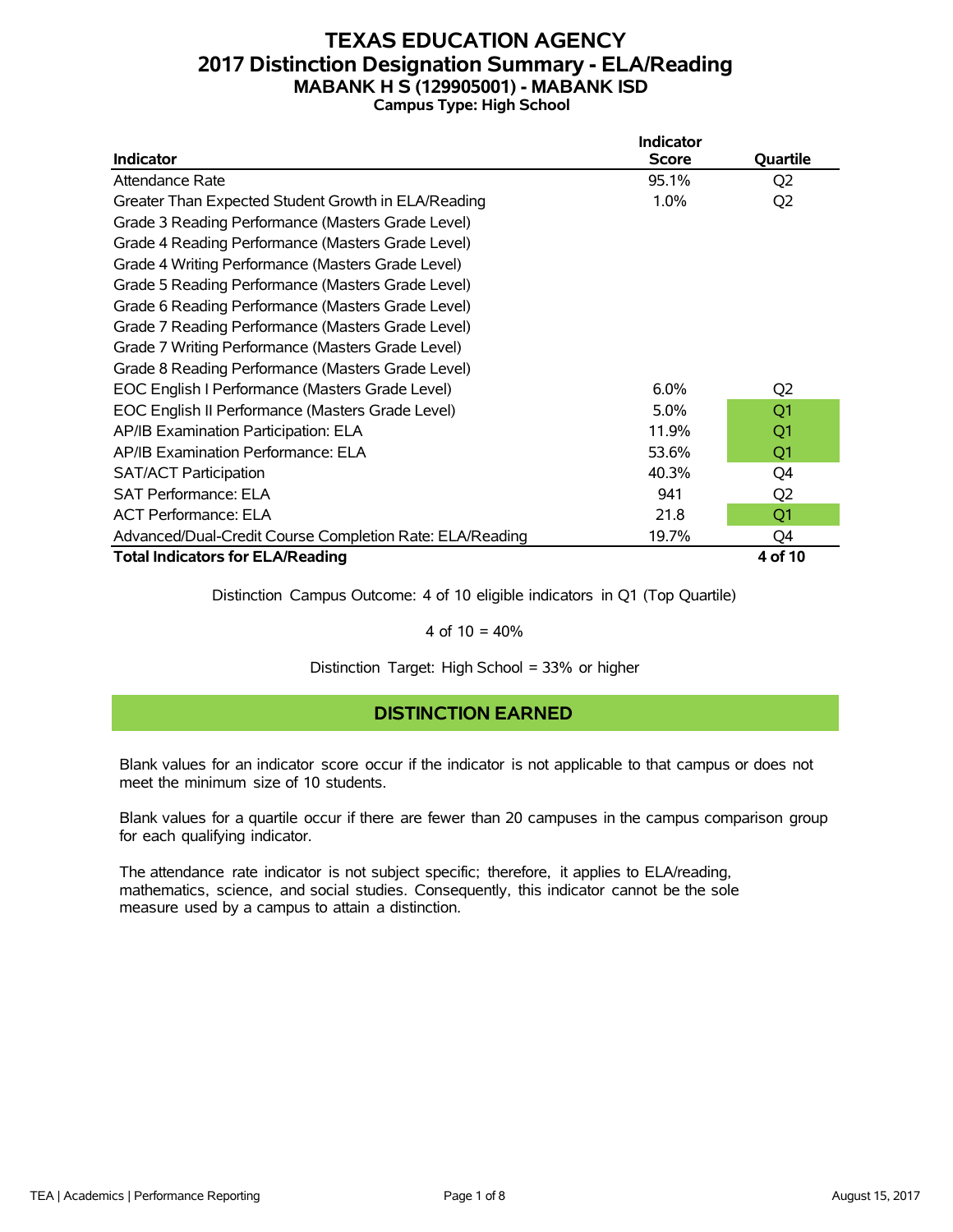## **TEXAS EDUCATION AGENCY 2017 Distinction Designation Summary - Mathematics MABANK H S (129905001) - MABANK ISD Campus Type: High School**

|                                                          | Indicator    |                |
|----------------------------------------------------------|--------------|----------------|
| <b>Indicator</b>                                         | <b>Score</b> | Quartile       |
| Attendance Rate                                          | 95.1%        | Q <sub>2</sub> |
| Greater Than Expected Student Growth in Mathematics      | 10.0%        | Q <sub>3</sub> |
| Grade 3 Mathematics Performance (Masters Grade Level)    |              |                |
| Grade 4 Mathematics Performance (Masters Grade Level)    |              |                |
| Grade 5 Mathematics Performance (Masters Grade Level)    |              |                |
| Grade 6 Mathematics Performance (Masters Grade Level)    |              |                |
| Grade 7 Mathematics Performance (Masters Grade Level)    |              |                |
| Grade 8 Mathematics Performance (Masters Grade Level)    |              |                |
| Algebra I by Grade 8 - Participation                     |              |                |
| EOC Algebra I Performance (Masters Grade Level)          | 10.0%        | Q2             |
| AP/IB Examination Participation: Mathematics             | 3.6%         | Q <sub>2</sub> |
| AP/IB Examination Performance: Mathematics               | 29.4%        |                |
| <b>SAT/ACT Participation</b>                             | 40.3%        | O4             |
| <b>SAT Performance: Mathematics</b>                      | 480          | Q <sub>2</sub> |
| <b>ACT Performance: Mathematics</b>                      | 20.6         | Q <sub>2</sub> |
| Advanced/Dual-Credit Course Completion Rate: Mathematics | 37.4%        | Q <sub>2</sub> |
| <b>Total Indicators for Mathematics</b>                  |              | $0$ of $8$     |

Distinction Campus Outcome: 0 of 8 eligible indicators in Q1 (Top Quartile)

0 of  $8 = 0\%$ 

Distinction Target: High School = 33% or higher

### **NO DISTINCTION EARNED**

Blank values for an indicator score occur if the indicator is not applicable to that campus or does not meet the minimum size of 10 students.

Blank values for a quartile occur if there are fewer than 20 campuses in the campus comparison group for each qualifying indicator.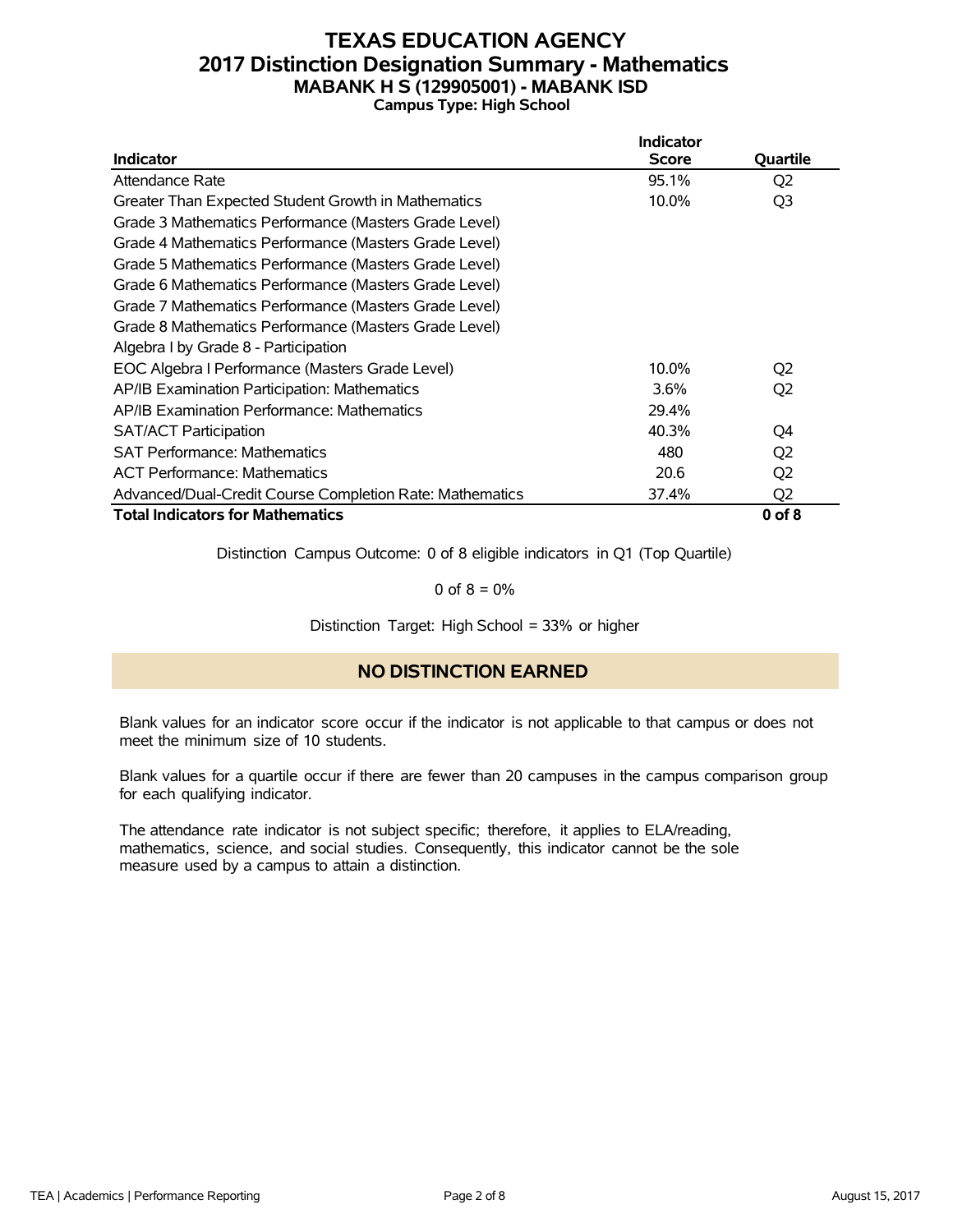# **TEXAS EDUCATION AGENCY 2017 Distinction Designation Summary - Science MABANK H S (129905001) - MABANK ISD Campus Type: High School**

|                                                      | <b>Indicator</b> |                |
|------------------------------------------------------|------------------|----------------|
| <b>Indicator</b>                                     | <b>Score</b>     | Quartile       |
| Attendance Rate                                      | 95.1%            | Q2             |
| Grade 5 Science Performance (Masters Grade Level)    |                  |                |
| Grade 8 Science Performance (Masters Grade Level)    |                  |                |
| EOC Biology Performance (Masters Grade Level)        | 17.0%            | Q2             |
| AP/IB Examination Participation: Science             | 4.5%             | Q <sub>2</sub> |
| AP/IB Examination Performance: Science               | 28.6%            | Q1             |
| <b>ACT Performance: Science</b>                      | 21.8             | O1             |
| Advanced/Dual-Credit Course Completion Rate: Science | 5.2%             | Q3             |
| <b>Total Indicators for Science</b>                  |                  | $2$ of 6       |

Distinction Campus Outcome: 2 of 6 eligible indicators in Q1 (Top Quartile)

2 of  $6 = 33%$ 

Distinction Target: High School = 33% or higher

### **DISTINCTION EARNED**

Blank values for an indicator score occur if the indicator is not applicable to that campus or does not meet the minimum size of 10 students.

Blank values for a quartile occur if there are fewer than 20 campuses in the campus comparison group for each qualifying indicator.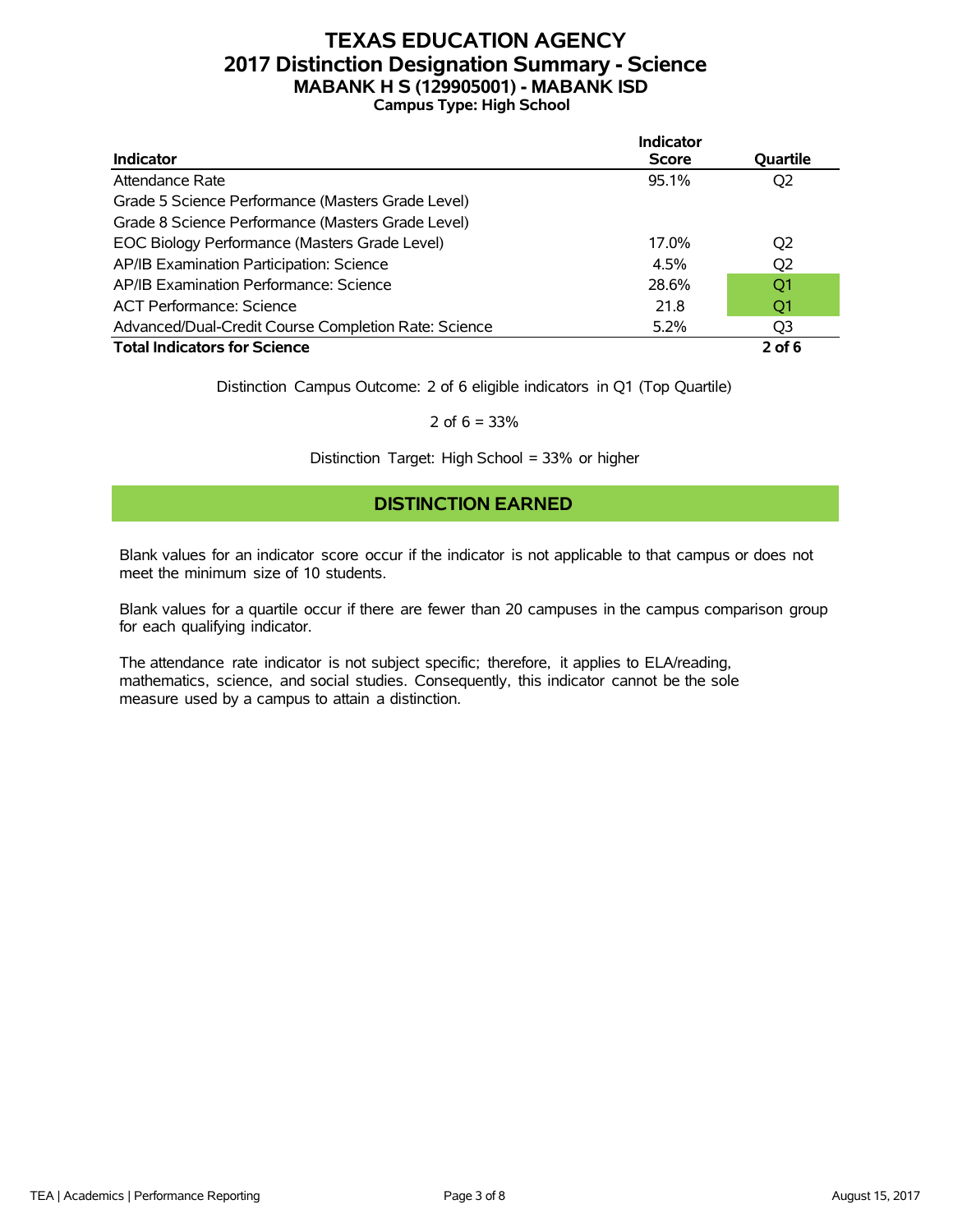# **TEXAS EDUCATION AGENCY 2017 Distinction Designation Summary - Social Studies MABANK H S (129905001) - MABANK ISD Campus Type: High School**

|                                                             | Indicator    |                |
|-------------------------------------------------------------|--------------|----------------|
| <b>Indicator</b>                                            | <b>Score</b> | Quartile       |
| Attendance Rate                                             | 95.1%        | Q <sub>2</sub> |
| Grade 8 Social Studies Performance (Masters Grade Level)    |              |                |
| EOC U.S. History Performance (Masters Grade Level)          | 21.0%        | O4             |
| AP/IB Examination Participation: Social Studies             | 8.3%         | Q <sub>2</sub> |
| AP/IB Examination Performance: Social Studies               | 53.8%        | O <sub>1</sub> |
| Advanced/Dual-Credit Course Completion Rate: Social Studies | 12.6%        | O4             |
| <b>Total Indicators for Social Studies</b>                  |              | 1 of $5$       |

Distinction Campus Outcome: 1 of 5 eligible indicators in Q1 (Top Quartile)

1 of  $5 = 20%$ 

Distinction Target: High School = 33% or higher

### **NO DISTINCTION EARNED**

Blank values for an indicator score occur if the indicator is not applicable to that campus or does not meet the minimum size of 10 students.

Blank values for a quartile occur if there are fewer than 20 campuses in the campus comparison group for each qualifying indicator.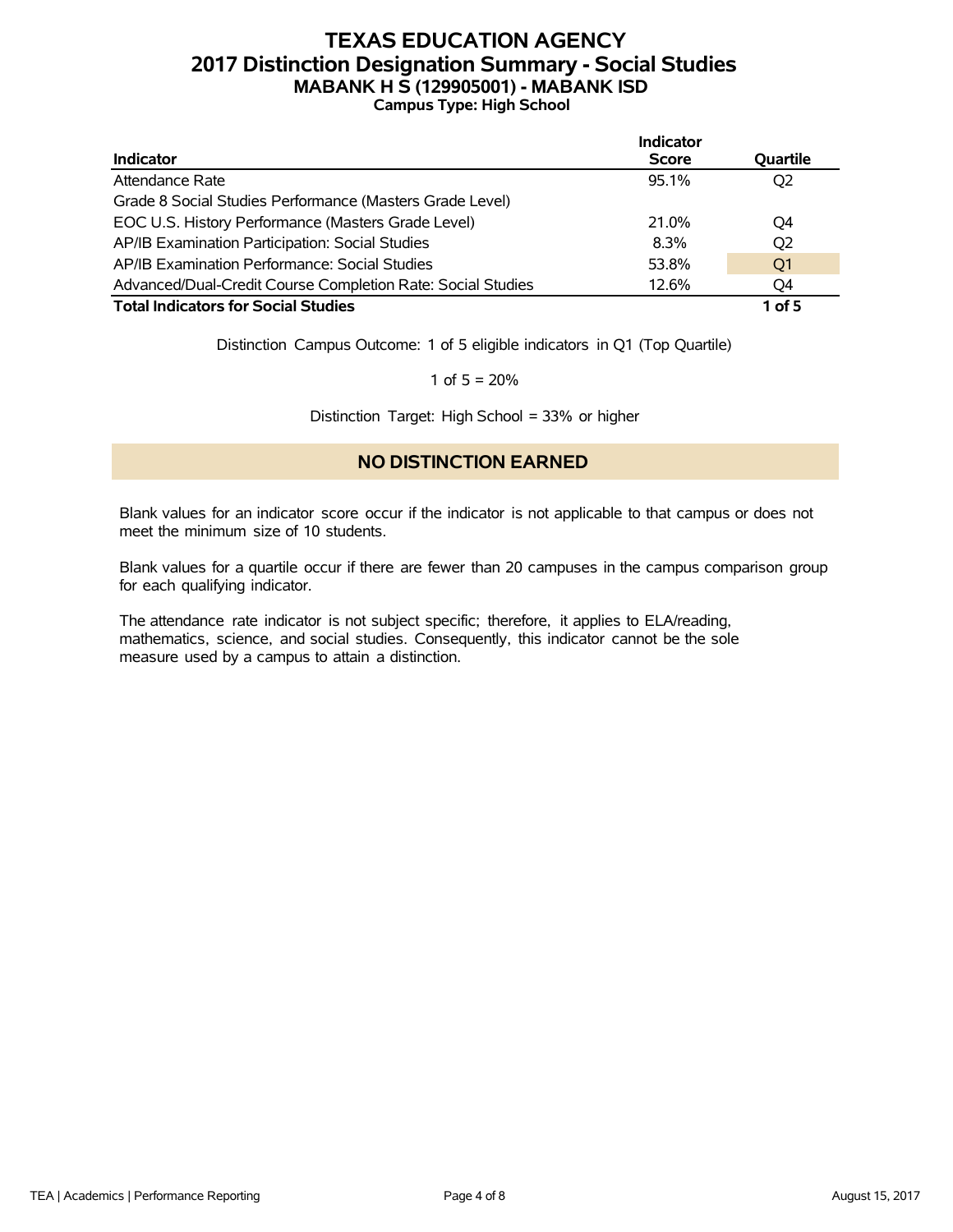### **TEXAS EDUCATION AGENCY 2017 Distinction Designation Summary - Top 25% in Student Progress MABANK H S (129905001) - MABANK ISD Campus Type: High School**

|                                                           |                                    | Index 2      |
|-----------------------------------------------------------|------------------------------------|--------------|
| <b>Campus Name</b>                                        | <b>District Name</b>               | <b>Score</b> |
| 1 GILMER H S (230902002)                                  | <b>GILMER ISD</b>                  | 35           |
| 2 PRINCETON H S (043911001)                               | <b>PRINCETON ISD</b>               | 34           |
| 3 MEDINA VALLEY H S (163908001)                           | <b>MEDINA VALLEY ISD</b>           | 33           |
| 4 ATLANTA H S (034901001)                                 | <b>ATLANTA ISD</b>                 | 31           |
| 5 ROCKPORT-FULTON H S (004901001)                         | <b>ARANSAS COUNTY ISD</b>          | 30           |
| 6 LLANO H S (150901001)                                   | <b>LLANO ISD</b>                   | 29           |
| 7 PALESTINE H S (001907001)                               | <b>PALESTINE ISD</b>               | 29           |
| 8 SEALY H S (008902001)                                   | <b>SEALY ISD</b>                   | 29           |
| 9 SOUTHWEST H S (220905014)                               | <b>FORT WORTH ISD</b>              | 29           |
| 10 WESTERN HILLS H S (220905015)                          | <b>FORT WORTH ISD</b>              | 29           |
| 11 ALVARADO H S (126901001)                               | ALVARADO ISD                       | 28           |
| 12 DENISON H S (091903001)                                | <b>DENISON ISD</b>                 | 28           |
| 13 CALHOUN H S (029901001)                                | <b>CALHOUN COUNTY ISD</b>          | 27           |
| 14 COLUMBIA H S (020907001)                               | COLUMBIA-BRAZORIA ISD              | 27           |
| 15 KILGORE H S (092902002)                                | <b>KILGORE ISD</b>                 | 27           |
| 16 BRIDGEPORT H S (249903001)                             | <b>BRIDGEPORT ISD</b>              | 26           |
| 17 SULPHUR SPRINGS H S (112901002)                        | <b>SULPHUR SPRINGS ISD</b>         | 26           |
| 18 A C JONES H S (013901001)                              | <b>BEEVILLE ISD</b>                | 25           |
| 19 BROWNWOOD H S (025902001)                              | <b>BROWNWOOD ISD</b>               | 25           |
| <b>MABANK H S (129905001)</b>                             | <b>MABANK ISD</b>                  | 25           |
| 20 RANCHVIEW H S (057903007)                              | CARROLLTON-FARMERS BRANCH ISD      | 25           |
| 21 RUSK H S (037907002)                                   | <b>RUSK ISD</b>                    | 25           |
| 22 WILLS POINT H S (234907002)                            | <b>WILLS POINT ISD</b>             | 25           |
| 23 SPRINGTOWN H S (184902001)                             | <b>SPRINGTOWN ISD</b>              | 24           |
| 24 WH FORD H S (116908001)                                | <b>OUINLAN ISD</b>                 | 24<br>23     |
| 25 EL CAMPO H S (241903001)<br>26 SILSBEE H S (100904001) | EL CAMPO ISD                       | 23           |
| 27 BAY CITY H S (158901001)                               | SILSBEE ISD<br><b>BAY CITY ISD</b> | 22           |
| 28 BURNET H S (027903001)                                 | <b>BURNET CISD</b>                 | 22           |
| 29 KAUFMAN H S (129903001)                                | <b>KAUFMAN ISD</b>                 | 22           |
| 30 LIVINGSTON H S (187907002)                             | <b>LIVINGSTON ISD</b>              | 22           |
| 31 MARBLE FALLS H S (027904001)                           | <b>MARBLE FALLS ISD</b>            | 22           |
| 32 PLEASANTON H S (007905001)                             | <b>PLEASANTON ISD</b>              | 22           |
| 33 BIG SPRING H S (114901001)                             | <b>BIG SPRING ISD</b>              | 21           |
| 34 CUERO H S (062901001)                                  | <b>CUERO ISD</b>                   | 21           |
| 35 HENDERSON H S (201902001)                              | <b>HENDERSON ISD</b>               | 21           |
| 36 WICHITA FALLS H S (243905004)                          | <b>WICHITA FALLS ISD</b>           | 21           |
| 37 BASTROP H S (011901001)                                | <b>BASTROP ISD</b>                 | 20           |
| 38 MINERAL WELLS H S (182903001)                          | <b>MINERAL WELLS ISD</b>           | 20           |
| 39 PAMPA H S (090904001)                                  | <b>PAMPA ISD</b>                   | 20           |
| 40 STAFFORD H S (079910001)                               | <b>STAFFORD MSD</b>                | 18           |

Top 25% in Student Progress Target = Index 2 Score of 29

#### **NO DISTINCTION EARNED**

Blank values for an Index 2 Score occur if the indicator is not applicable to that campus or does not meet the minimum size of 10.

Where Index 2 scores are identical the campuses are listed alphabetically by campus name.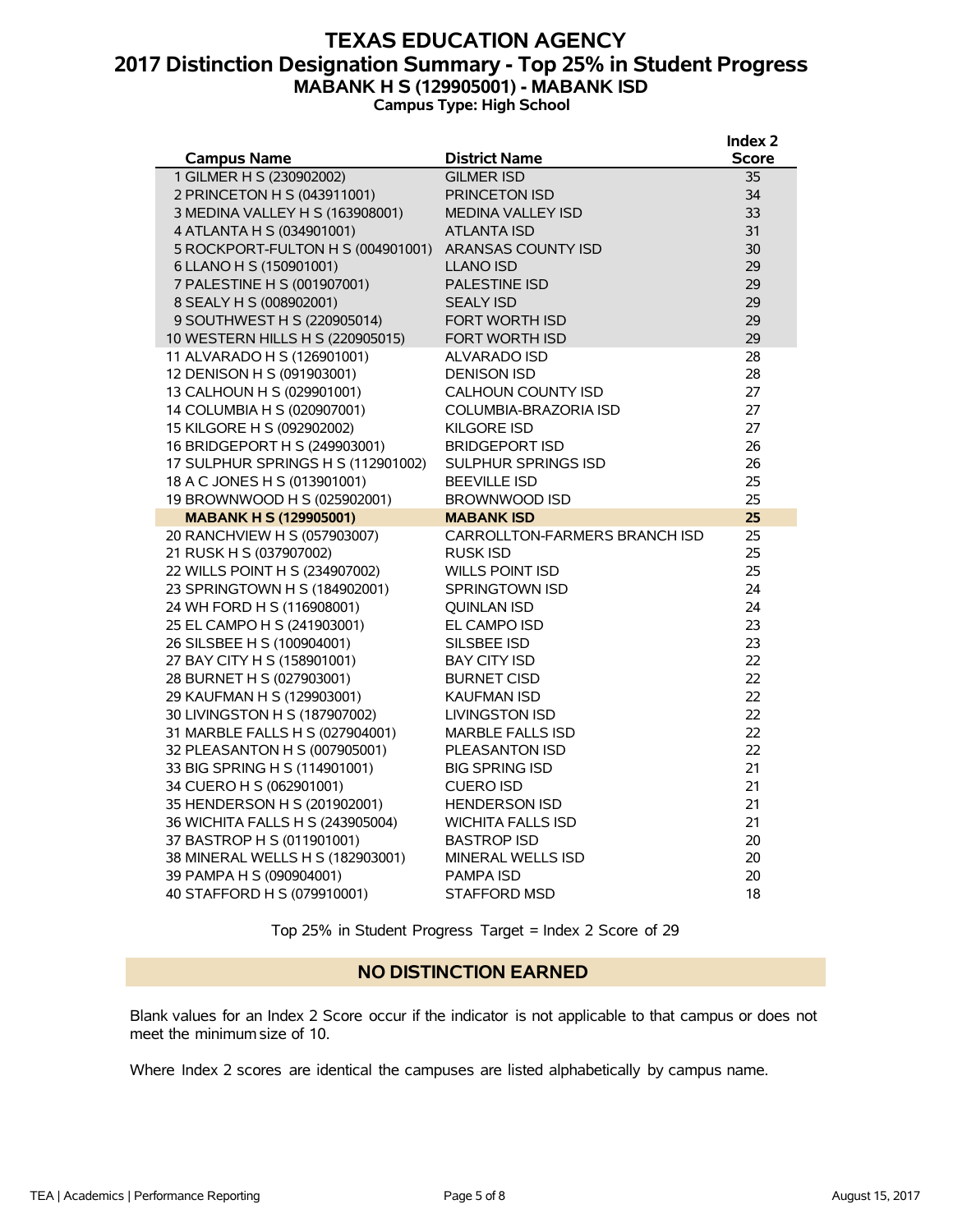### **TEXAS EDUCATION AGENCY 2017 Distinction Designation Summary - Top 25% in Closing Performance Gaps MABANK H S (129905001) - MABANK ISD Campus Type: High School**

|                                    |                               | Index 3      |
|------------------------------------|-------------------------------|--------------|
| <b>Campus Name</b>                 | <b>District Name</b>          | <b>Score</b> |
| 1 PRINCETON H S (043911001)        | <b>PRINCETON ISD</b>          | 50           |
| 2 SPRINGTOWN H S (184902001)       | <b>SPRINGTOWN ISD</b>         | 50           |
| 3 BRIDGEPORT H S (249903001)       | <b>BRIDGEPORT ISD</b>         | 47           |
| <b>MABANK H S (129905001)</b>      | <b>MABANK ISD</b>             | 47           |
| 4 DENISON H S (091903001)          | <b>DENISON ISD</b>            | 46           |
| 5 MEDINA VALLEY H S (163908001)    | <b>MEDINA VALLEY ISD</b>      | 46           |
| 6 CALHOUN H S (029901001)          | <b>CALHOUN COUNTY ISD</b>     | 45           |
| 7 SULPHUR SPRINGS H S (112901002)  | <b>SULPHUR SPRINGS ISD</b>    | 45           |
| 8 GILMER H S (230902002)           | <b>GILMER ISD</b>             | 44           |
| 9 LLANO H S (150901001)            | <b>LLANO ISD</b>              | 43           |
| 10 MARBLE FALLS H S (027904001)    | <b>MARBLE FALLS ISD</b>       | 43           |
| 11 PALESTINE H S (001907001)       | <b>PALESTINE ISD</b>          | 43           |
| 12 SOUTHWEST H S (220905014)       | <b>FORT WORTH ISD</b>         | 43           |
| 13 HENDERSON H S (201902001)       | <b>HENDERSON ISD</b>          | 42           |
| 14 KILGORE H S (092902002)         | <b>KILGORE ISD</b>            | 42           |
| 15 ROCKPORT-FULTON H S (004901001) | ARANSAS COUNTY ISD            | 42           |
| 16 RUSK H S (037907002)            | <b>RUSK ISD</b>               | 42           |
| 17 STAFFORD H S (079910001)        | <b>STAFFORD MSD</b>           | 42           |
| 18 PAMPA H S (090904001)           | <b>PAMPA ISD</b>              | 41           |
| 19 RANCHVIEW H S (057903007)       | CARROLLTON-FARMERS BRANCH ISD | 41           |
| 20 WH FORD H S (116908001)         | <b>OUINLAN ISD</b>            | 41           |
| 21 ALVARADO H S (126901001)        | <b>ALVARADO ISD</b>           | 40           |
| 22 ATLANTA H S (034901001)         | ATLANTA ISD                   | 40           |
| 23 BROWNWOOD H S (025902001)       | <b>BROWNWOOD ISD</b>          | 40           |
| 24 COLUMBIA H S (020907001)        | COLUMBIA-BRAZORIA ISD         | 40           |
| 25 PLEASANTON H S (007905001)      | PLEASANTON ISD                | 40           |
| 26 SEALY H S (008902001)           | <b>SEALY ISD</b>              | 40           |
| 27 SILSBEE H S (100904001)         | SILSBEE ISD                   | 40           |
| 28 WESTERN HILLS H S (220905015)   | FORT WORTH ISD                | 40           |
| 29 WICHITA FALLS H S (243905004)   | WICHITA FALLS ISD             | 40           |
| 30 WILLS POINT H S (234907002)     | <b>WILLS POINT ISD</b>        | 40           |
| 31 BURNET H S (027903001)          | <b>BURNET CISD</b>            | 39           |
| 32 KAUFMAN H S (129903001)         | <b>KAUFMAN ISD</b>            | 39           |
| 33 MINERAL WELLS H S (182903001)   | <b>MINERAL WELLS ISD</b>      | 39           |
| 34 BASTROP H S (011901001)         | <b>BASTROP ISD</b>            | 38           |
| 35 EL CAMPO H S (241903001)        | <b>EL CAMPO ISD</b>           | 38           |
| 36 CUERO H S (062901001)           | <b>CUERO ISD</b>              | 37           |
| 37 LIVINGSTON H S (187907002)      | <b>LIVINGSTON ISD</b>         | 36           |
| 38 BAY CITY H S (158901001)        | <b>BAY CITY ISD</b>           | 35           |
| 39 A C JONES H S (013901001)       | <b>BEEVILLE ISD</b>           | 34           |
| 40 BIG SPRING H S (114901001)      | <b>BIG SPRING ISD</b>         | 32           |

Top 25% in Closing Performance Gaps Target = Index 3 Score of 43

#### **DISTINCTION EARNED**

Blank values for an Index 3 Score occur if the indicator is not applicable to that campus or does not meet the minimum size of 10.

Where Index 3 scores are identical the campuses are listed alphabetically by campus name.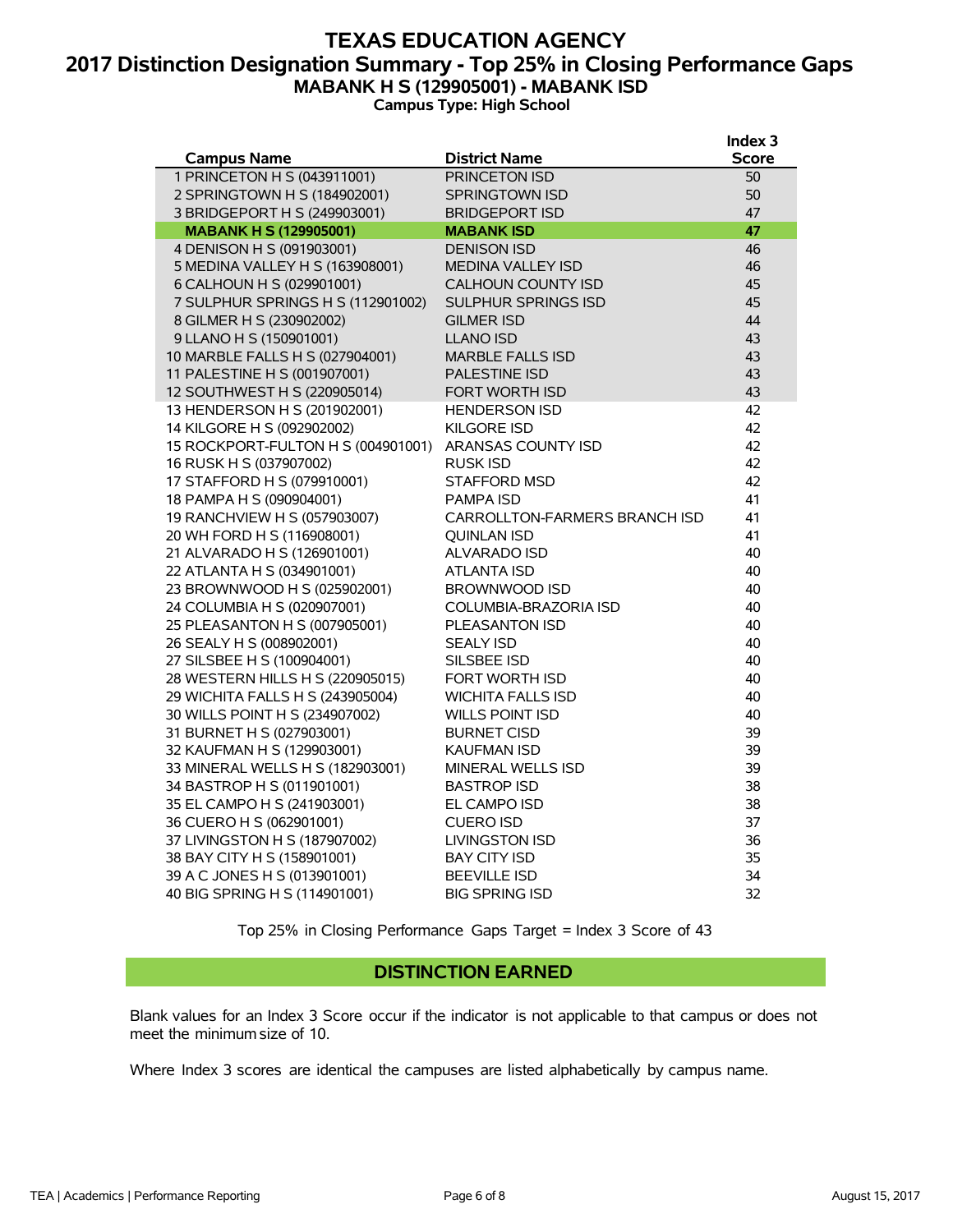### **TEXAS EDUCATION AGENCY 2017 Distinction Designation Summary - Postsecondary Readiness MABANK H S (129905001) - MABANK ISD Campus Type: High School**

|                                                          | <b>Indicator</b> |                |
|----------------------------------------------------------|------------------|----------------|
| <b>Indicator</b>                                         | <b>Score</b>     | Quartile       |
| Index 4 - Percent at STAAR Meets Grade Level Standard    | 55.0%            | Q <sub>2</sub> |
| Four-Year Longitudinal Graduation Rate                   | 91.8%            | Q <sub>3</sub> |
| Four-Year Longitudinal Graduation Plan Rate*             | 86.2%            | Q <sub>2</sub> |
| College-Ready Graduates                                  | 48.9%            | Q <sub>1</sub> |
| Advanced/Dual-Credit Course Completion Rate: Any Subject | 41.6%            | Q <sub>3</sub> |
| AP/IB Examination Performance: Any Subject               | 48.7%            | Q <sub>2</sub> |
| <b>SAT/ACT Participation</b>                             | 40.3%            | Q4             |
| <b>SAT/ACT Performance</b>                               | 23.1%            | Q <sub>2</sub> |
| <b>CTE-Coherent Sequence Graduates</b>                   | 72.1%            | O <sub>2</sub> |
| <b>Total Indicators for Postsecondary Readiness</b>      |                  | 1 of 9         |

Evaluation of campus outcomes: 1 of 9 eligible indicators in Q1 (Top Quartile)

#### 1 of  $9 = 11\%$

Distinction Target: High School = 33% or higher

### **NO DISTINCTION EARNED**

Blank values for an indicator score occur if the indicator is not applicable to that campus or does not meet the minimum size of 10 students.

Blank values for a quartile occur if there are fewer than 20 campuses in the campus comparison group for each qualifying indicator.

\*The four-year longitudinal graduation plan rate is determined by comparing the all students RHSP/DAP rate and the all students RHSP/DAP/FHSP-E/FHSP-DLA rate. The higher of the two rates is used for distinction designations. Refer to the Index 4 Data Table for details.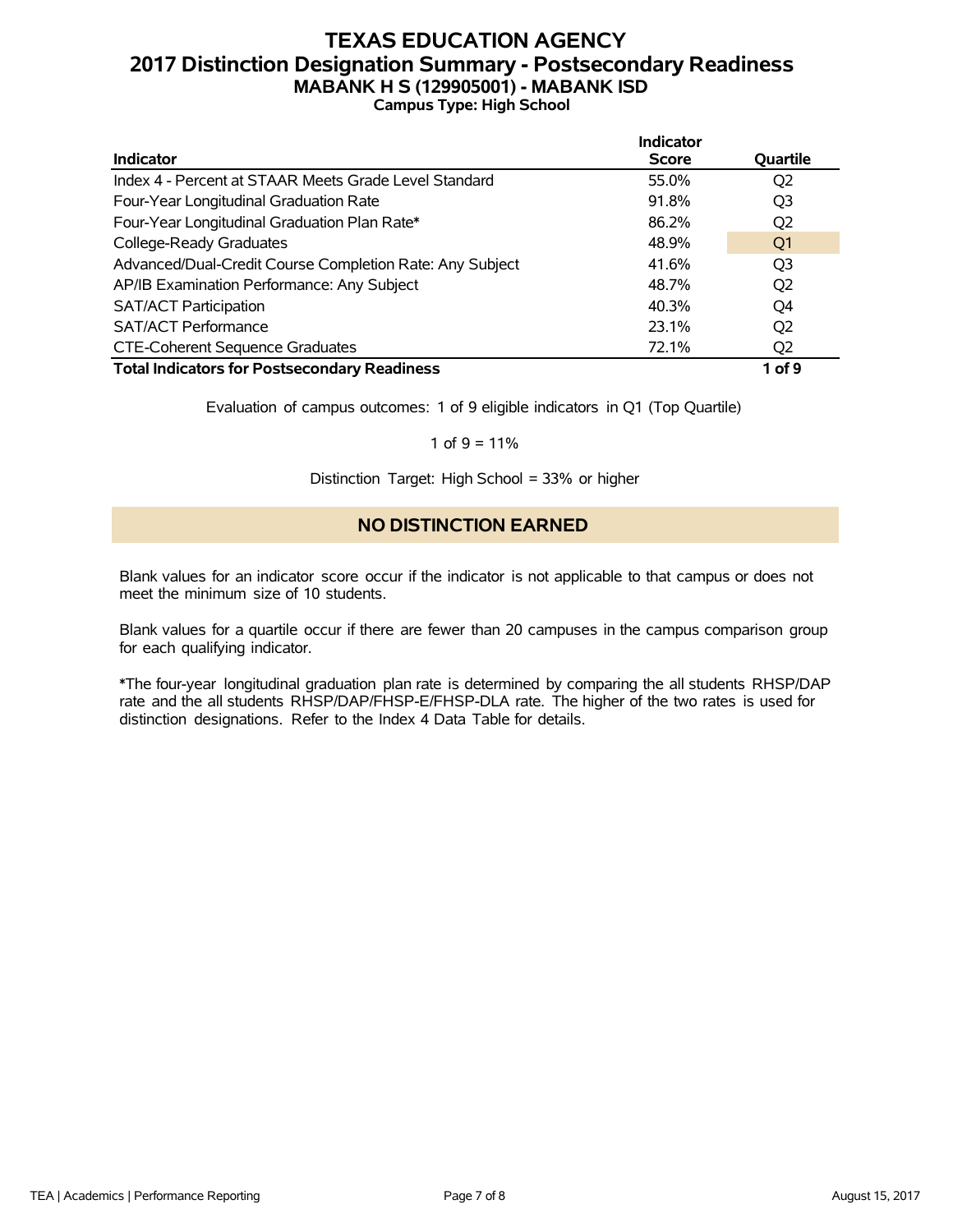#### **TEXAS EDUCATION AGENCY 2017 Distinction Designation Summary MABANK H S (129905001) - MABANK ISD Campus Type: High School**

|                                                             | Indicator<br><b>Score</b> | <b>Indicator</b><br><b>Score</b> |              | <b>Quartile 1</b><br><b>Minimum</b> |                |
|-------------------------------------------------------------|---------------------------|----------------------------------|--------------|-------------------------------------|----------------|
| <b>Indicator</b>                                            | <b>Numerator</b>          | Denominator                      | <b>Score</b> | Score                               | Quartile       |
| Attendance Rate                                             | 163,686.0                 | 172,146.5                        | 95.1         | 95.3                                | Q <sub>2</sub> |
| Greater Than Expected Student Growth in ELA/Reading         | 3                         | 258                              | $\mathbf{1}$ | $\overline{2}$                      | Q <sub>2</sub> |
| Greater Than Expected Student Growth in Mathematics         | 15                        | 157                              | 10           | 19                                  | Q <sub>3</sub> |
| Grade 3 Reading Performance (Masters Grade Level)           |                           |                                  |              |                                     |                |
| Grade 3 Mathematics Performance (Masters Grade Level)       |                           |                                  |              |                                     |                |
| Grade 4 Reading Performance (Masters Grade Level)           |                           |                                  |              |                                     |                |
| Grade 4 Mathematics Performance (Masters Grade Level)       |                           |                                  |              |                                     |                |
| Grade 4 Writing Performance (Masters Grade Level)           |                           |                                  |              |                                     |                |
| Grade 5 Reading Performance (Masters Grade Level)           |                           |                                  |              |                                     |                |
| Grade 5 Mathematics Performance (Masters Grade Level)       |                           |                                  |              |                                     |                |
| Grade 5 Science Performance (Masters Grade Level)           |                           |                                  |              |                                     |                |
| Grade 6 Reading Performance (Masters Grade Level)           |                           |                                  |              |                                     |                |
| Grade 6 Mathematics Performance (Masters Grade Level)       |                           |                                  |              |                                     |                |
| Grade 7 Reading Performance (Masters Grade Level)           |                           |                                  |              |                                     |                |
| Grade 7 Mathematics Performance (Masters Grade Level)       |                           |                                  |              |                                     |                |
| Grade 7 Writing Performance (Masters Grade Level)           |                           |                                  |              |                                     |                |
| Grade 8 Reading Performance (Masters Grade Level)           |                           |                                  |              |                                     |                |
| Grade 8 Mathematics Performance (Masters Grade Level)       |                           |                                  |              |                                     |                |
| Grade 8 Science Performance (Masters Grade Level)           |                           |                                  |              |                                     |                |
| Grade 8 Social Studies Performance (Masters Grade Level)    |                           |                                  |              |                                     |                |
| Algebra I by Grade 8 - Participation                        |                           |                                  |              |                                     |                |
| EOC Algebra I Performance (Masters Grade Level)             | 22                        | 213                              | 10           | 17.0                                | Q <sub>2</sub> |
| EOC English I Performance (Masters Grade Level)             | 21                        | 326                              | 6            | 7.0                                 | Q <sub>2</sub> |
| EOC English II Performance (Masters Grade Level)            | 15                        | 318                              | 5            | 4.0                                 | Q <sub>1</sub> |
| EOC Biology Performance (Masters Grade Level)               | 45                        | 260                              | 17           | 19.0                                | Q <sub>2</sub> |
| EOC U.S. History Performance (Masters Grade Level)          | 53                        | 247                              | 21           | 33.0                                | Q4             |
| AP/IB Examination Participation: ELA                        | 56                        | 471                              | 11.9         | 11.5                                | Q1             |
| AP/IB Examination Participation: Mathematics                | 17                        | 471                              | 3.6          | 4.5                                 | Q <sub>2</sub> |
| AP/IB Examination Participation: Science                    | 21                        | 471                              | 4.5          | 8.0                                 | Q <sub>2</sub> |
| AP/IB Examination Participation: Social Studies             | 39                        | 471                              | 8.3          | 8.9                                 | Q <sub>2</sub> |
| AP/IB Examination Performance: ELA                          | 30                        | 56                               | 53.6         | 45.5                                | Q1             |
| AP/IB Examination Performance: Mathematics                  | 5                         | 17                               | 29.4         | 52.9                                |                |
| AP/IB Examination Performance: Science                      | 6                         | 21                               | 28.6         | 26.3                                | Q1             |
| AP/IB Examination Performance: Social Studies               | 21                        | 39                               | 53.8         | 35.5                                | Q <sub>1</sub> |
| AP/IB Examination Performance: Any Subject                  | 38                        | 78                               | 48.7         | 50.0                                | Q <sub>2</sub> |
| <b>SAT/ACT Participation</b>                                | 91                        | 226                              | 40           | 63                                  | Q <sub>4</sub> |
| SAT/ACT Performance                                         | 21                        | 91                               | 23           | 24                                  | Q <sub>2</sub> |
| <b>SAT Performance: ELA</b>                                 | n/a                       | 76                               | 941          | 947                                 | Q <sub>2</sub> |
| <b>SAT Performance: Mathematics</b>                         | n/a                       | 76                               | 480          | 487                                 | Q <sub>2</sub> |
| <b>ACT Performance: ELA</b>                                 | n/a                       | 52                               | 21.8         | 20.6                                | Q1             |
| <b>ACT Performance: Mathematics</b>                         | n/a                       | 52                               | 20.6         | 20.8                                | Q <sub>2</sub> |
| <b>ACT Performance: Science</b>                             | n/a                       | 52                               | 21.8         | 21.2                                | Q1             |
| Index 4 - Percent at STAAR Meets Grade Level Standard       | 411                       | 744                              | 55.0         | 57.0                                | Q <sub>2</sub> |
| Four-Year Longitudinal Graduation Rate                      | 224                       | 244                              | 91.8         | 97.0                                | Q <sub>3</sub> |
| Four-Year Longitudinal Graduation Plan Rate*                | 193                       | 224                              | 86.2         | 89.0                                | Q <sub>2</sub> |
| College-Ready Graduates                                     | 64                        | 131                              | 48.9         | 36.4                                | Q1             |
| Advanced/Dual-Credit Course Completion Rate: ELA/Reading    | 82                        | 417                              | 19.7         | 27.0                                | Q4             |
| Advanced/Dual-Credit Course Completion Rate: Mathematics    | 127                       | 340                              | 37.4         | 44.6                                | Q2             |
| Advanced/Dual-Credit Course Completion Rate: Science        | 21                        | 403                              | 5.2          | 16.7                                | Q3             |
| Advanced/Dual-Credit Course Completion Rate: Social Studies | 26                        | 206                              | 12.6         | 29.1                                | Q4             |
| Advanced/Dual-Credit Course Completion Rate: Any Subject    | 190                       | 457                              | 41.6         | 53.4                                | Q3             |
| CTE-Coherent Sequence Graduates                             | 163                       | 226                              | 72.1         | 86.3                                | Q <sub>2</sub> |
|                                                             |                           |                                  |              |                                     |                |

Blank valuesfor an indicator score occur if the indicator is not applicable to that campus or does not meet the minimum size of 10 students.

Blank valuesfor a quartile occur if there are fewer than 20 campuses in the campus comparison group for each qualifying indicator.

'n/a' Indicates data reporting is not applicable for this indicator.

\*The four-year longitudinal graduation plan rate is determined by comparing the all students RHSP/DAPrate and the all students RHSP/DAP/FHSP-E/FHSP-DLArate. The higher of the two rates is used for distinction designations. Refer to the Index 4 Data Table for details.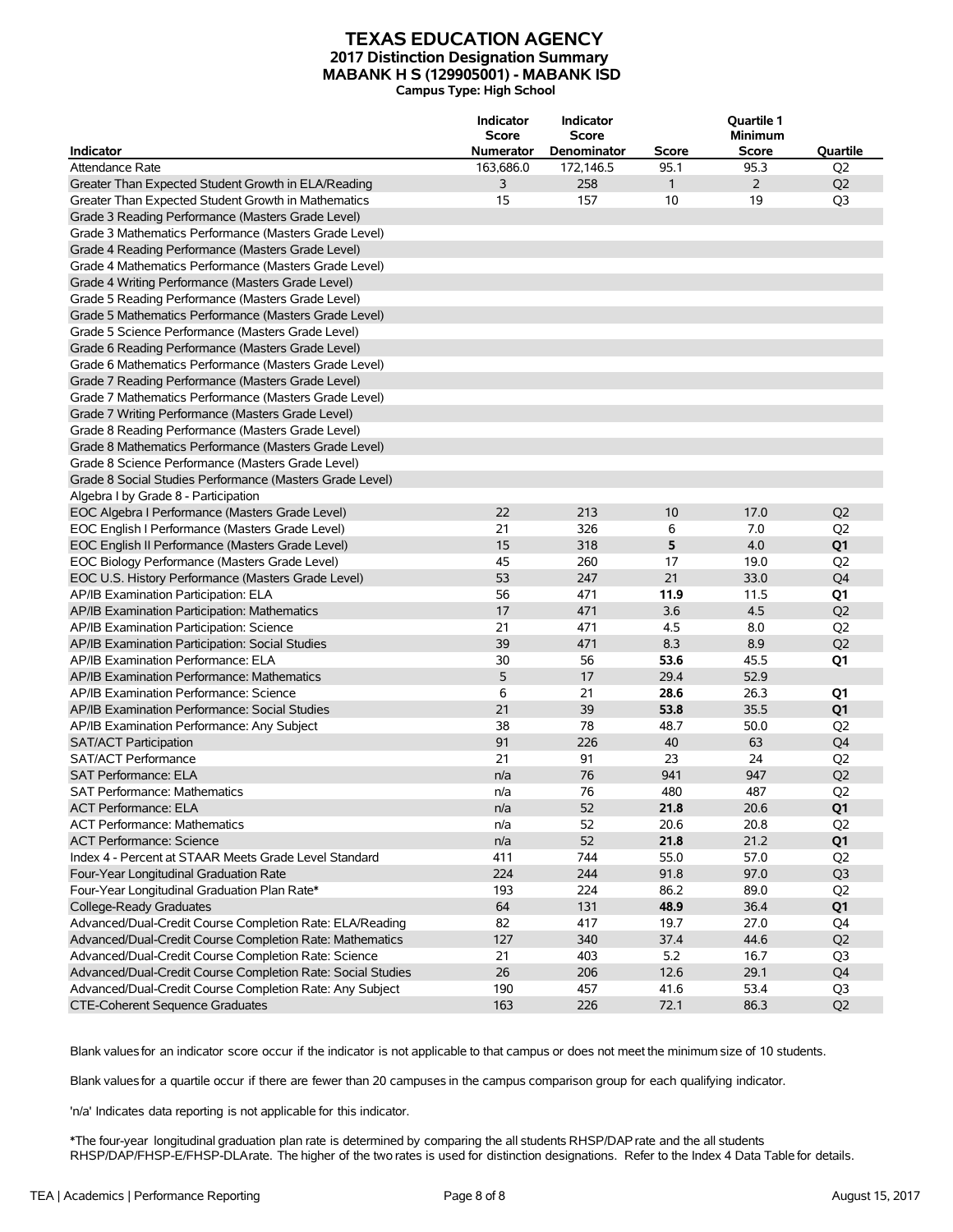#### **TEXAS EDUCATION AGENCY 2017 System Safeguards - Status Report MABANK H S (129905001) - MABANK ISD**

|                                                         | All          | African                    |           |              | American |       | <b>Pacific</b>  | Two or<br><b>More</b> | Econ          | <b>Special</b> | <b>ELL</b><br>(Current & |         | <b>Total</b>            | <b>Total</b> | Percent of<br>Eligible |
|---------------------------------------------------------|--------------|----------------------------|-----------|--------------|----------|-------|-----------------|-----------------------|---------------|----------------|--------------------------|---------|-------------------------|--------------|------------------------|
|                                                         |              | Students American Hispanic |           | White        | Indian   | Asian | <b>Islander</b> | Races                 | <b>Disadv</b> | Ed             | Monitored)               | $ELL +$ | Met                     | Eligible     | <b>Measures Met</b>    |
| <b>Performance Status - State</b>                       |              |                            |           |              |          |       |                 |                       |               |                |                          |         |                         |              |                        |
| <b>State Target</b>                                     | 60%          | 60%                        | 60%       | 60%          | 60%      | 60%   | 60%             | 60%                   | 60%           | 60%            | 60%                      |         |                         |              |                        |
| Reading                                                 | Y            |                            | Y         | Y            |          |       |                 |                       | Y             | $\mathsf{N}$   |                          | n/a     | $\overline{4}$          | 5            | 80                     |
| Mathematics                                             | Υ            |                            | Y         | Y            |          |       |                 |                       | Y             | Y              |                          | n/a     | 5                       | 5            | 100                    |
| Writing                                                 |              |                            |           |              |          |       |                 |                       |               |                |                          | n/a     | $\mathbf 0$             | $\mathbf 0$  |                        |
| Science                                                 | Υ            |                            | Y         | Y            |          |       |                 |                       | Υ             | Y              |                          | n/a     | 5                       | 5            | 100                    |
| <b>Social Studies</b>                                   | Υ            |                            | Y         | Υ            |          |       |                 |                       | Υ             | $\mathsf{N}$   |                          | n/a     | $\overline{4}$          | 5            | 80                     |
| <b>Total</b>                                            |              |                            |           |              |          |       |                 |                       |               |                |                          |         | 18                      | 20           | 90                     |
| <b>Performance Status - Federal</b>                     |              |                            |           |              |          |       |                 |                       |               |                |                          |         |                         |              |                        |
| <b>Federal Target</b>                                   | 91%          | 91%                        | 91%       | 91%          |          |       |                 |                       | 91%           | 91%            | 91%                      |         |                         |              |                        |
| Reading                                                 | ${\sf N}$    |                            | ${\sf N}$ | $\mathsf{N}$ | n/a      | n/a   | n/a             | n/a                   | ${\sf N}$     | ${\sf N}$      |                          | n/a     |                         |              |                        |
| Mathematics                                             | $\mathsf{N}$ |                            | Y         | N            | n/a      | n/a   | n/a             | n/a                   | N.            | N              |                          | n/a     |                         |              |                        |
| <b>Participation Status</b>                             |              |                            |           |              |          |       |                 |                       |               |                |                          |         |                         |              |                        |
| Target                                                  | 95%          | 95%                        | 95%       | 95%          | 95%      | 95%   | 95%             | 95%                   | 95%           | 95%            |                          | 95%     |                         |              |                        |
| Reading                                                 | Υ            |                            | Υ         | Υ            |          |       |                 |                       | Υ             | Y              | n/a                      |         | 5                       | 5            | 100                    |
| Mathematics                                             | Y            |                            | Y         | Y            |          |       |                 |                       | Y             | Y              | n/a                      |         | 5                       | 5            | 100                    |
| <b>Total</b>                                            |              |                            |           |              |          |       |                 |                       |               |                |                          |         | 10                      | 10           | 100                    |
| Federal Graduation Status (Target: See Reason Codes)    |              |                            |           |              |          |       |                 |                       |               |                |                          |         |                         |              |                        |
| <b>Graduation Target Met</b>                            | Υ            |                            | Y         | Y            |          |       |                 |                       | $\mathsf{N}$  | Y              | n/a                      |         | 4                       | 5            | 80                     |
| Reason Code ***                                         | a            |                            | a         | b            |          |       |                 |                       |               | $\mathsf{C}$   |                          |         |                         |              |                        |
| <b>Total</b>                                            |              |                            |           |              |          |       |                 |                       |               |                |                          |         | $\overline{\mathbf{4}}$ | 5            | 80                     |
| District: Met Federal Limits on Alternative Assessments |              |                            |           |              |          |       |                 |                       |               |                |                          |         |                         |              |                        |
| Reading                                                 |              |                            |           |              |          |       |                 |                       |               |                |                          |         |                         |              |                        |
| Alternate 1%                                            | n/a          |                            |           |              |          |       |                 |                       |               |                |                          |         |                         |              |                        |
| Number Proficient                                       | n/a          |                            |           |              |          |       |                 |                       |               |                |                          |         |                         |              |                        |
| <b>Total Federal Cap Limit</b>                          | n/a          |                            |           |              |          |       |                 |                       |               |                |                          |         |                         |              |                        |
| Mathematics                                             |              |                            |           |              |          |       |                 |                       |               |                |                          |         |                         |              |                        |
| Alternate 1%                                            | n/a          |                            |           |              |          |       |                 |                       |               |                |                          |         |                         |              |                        |
| <b>Number Proficient</b>                                | n/a          |                            |           |              |          |       |                 |                       |               |                |                          |         |                         |              |                        |
| <b>Total Federal Cap Limit</b>                          | n/a          |                            |           |              |          |       |                 |                       |               |                |                          |         |                         |              |                        |
| <b>Total</b>                                            |              |                            |           |              |          |       |                 |                       |               |                |                          |         |                         |              |                        |
| <b>Overall Total</b>                                    |              |                            |           |              |          |       |                 |                       |               |                |                          |         | 32                      | 35           | 91                     |
|                                                         |              |                            |           |              |          |       |                 |                       |               |                |                          |         |                         |              |                        |

+ Participation uses ELL (Current), Graduation uses ELL (Ever HS)

\*\*\* Federal Graduation Rate Reason Codes:

a = Graduation Rate Goal of 90% c = Safe Harbor Target of a 10% decrease in difference from the prior year rate and the Goal<br>b = Four-year Graduation Rate Target of 88.5% d = Five-year Graduation Rate Target of 91%

 $b =$  Four-year Graduation Rate Target of 88.5%

Blank cells above represent student group indicators that do not meet the minimum size criteria. n/a Indicates the student group is not applicable to System Safeguards.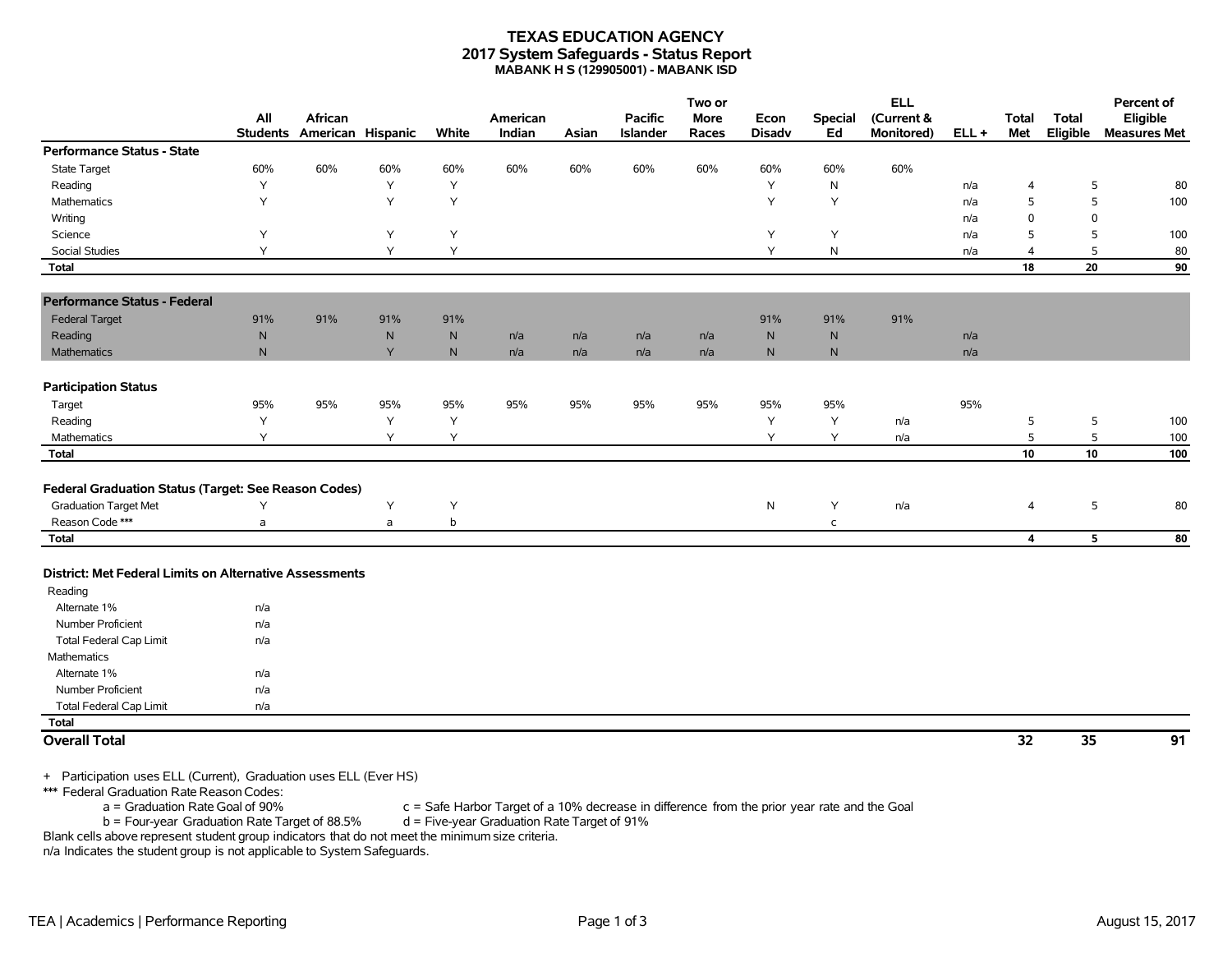#### **TEXAS EDUCATION AGENCY 2017 System Safeguards - Performance and Participation Data Table MABANK H S (129905001) - MABANK ISD**

|                                      |                 |                   |      |       |          |        | Two or                   |             |               | <b>ELL</b>     |                   |                          |
|--------------------------------------|-----------------|-------------------|------|-------|----------|--------|--------------------------|-------------|---------------|----------------|-------------------|--------------------------|
|                                      | All             | <b>African</b>    |      |       | American |        | <b>Pacific</b>           | <b>More</b> | Econ          | <b>Special</b> | (Current &        | <b>ELL</b>               |
|                                      | <b>Students</b> | American Hispanic |      | White | Indian   | Asian  | <b>Islander</b>          | Races       | <b>Disadv</b> | Ed             | <b>Monitored)</b> | (Current)                |
| <b>Performance Rates</b>             |                 |                   |      |       |          |        |                          |             |               |                |                   |                          |
| Reading                              |                 |                   |      |       |          |        |                          |             |               |                |                   |                          |
| # at Approaches Grade Level Standard | 449             | 9                 | 67   | 351   | $\ast$   | $\ast$ | $\ast$                   | 14          | 248           | 16             | 6                 | n/a                      |
| <b>Total Tests</b>                   | 644             | 14                | 100  | 503   | $\ast$   | $\ast$ | $\ast$                   | 19          | 379           | 67             | 11                | 9                        |
| % at Approaches Grade Level Standard | 70%             | 64%               | 67%  | 70%   | $\ast$   | $\ast$ | $\ast$                   | 74%         | 65%           | 24%            | 55%               | n/a                      |
| <b>Mathematics</b>                   |                 |                   |      |       |          |        |                          |             |               |                |                   |                          |
| # at Approaches Grade Level Standard | 181             | ∗                 | 36   | 129   | $\ast$   | $\ast$ |                          | 8           | 122           | 27             | $\overline{7}$    | n/a                      |
| <b>Total Tests</b>                   | 213             | $\ast$            | 39   | 157   | $\ast$   | $\ast$ |                          | 8           | 146           | 43             | $\overline{7}$    | 5                        |
| % at Approaches Grade Level Standard | 85%             | $\ast$            | 92%  | 82%   | $\ast$   | $\ast$ |                          | 100%        | 84%           | 63%            | 100%              | n/a                      |
| Writing                              |                 |                   |      |       |          |        |                          |             |               |                |                   |                          |
| # at Approaches Grade Level Standard |                 |                   |      |       |          |        |                          |             |               |                |                   | n/a                      |
| <b>Total Tests</b>                   |                 |                   |      |       |          |        |                          |             |               |                |                   | $\overline{\phantom{a}}$ |
| % at Approaches Grade Level Standard |                 |                   |      |       |          |        |                          |             |               |                |                   | n/a                      |
| <b>Science</b>                       |                 |                   |      |       |          |        |                          |             |               |                |                   |                          |
| # at Approaches Grade Level Standard | 242             | *                 | 47   | 174   | $\ast$   | $\ast$ | ٠                        | 12          | 147           | 23             | 6                 | n/a                      |
| <b>Total Tests</b>                   | 260             | $\ast$            | 49   | 190   | $\ast$   | $\ast$ | ٠                        | 12          | 162           | 34             | 6                 | $\ast$                   |
| % at Approaches Grade Level Standard | 93%             | $\ast$            | 96%  | 92%   | $\ast$   | $\ast$ | $\overline{\phantom{a}}$ | 100%        | 91%           | 68%            | 100%              | n/a                      |
| <b>Social Studies</b>                |                 |                   |      |       |          |        |                          |             |               |                |                   |                          |
| # at Approaches Grade Level Standard | 220             | 5                 | 25   | 181   | $\ast$   | $\ast$ |                          | 5           | 108           | 13             | $\ast$            | n/a                      |
| <b>Total Tests</b>                   | 247             | 5                 | 27   | 205   | $\ast$   | $\ast$ |                          | 6           | 129           | 26             | $\ast$            | $\ast$                   |
| % at Approaches Grade Level Standard | 89%             | 100%              | 93%  | 88%   | $\ast$   | $\ast$ | ٠                        | 83%         | 84%           | 50%            | $\ast$            | n/a                      |
|                                      |                 |                   |      |       |          |        |                          |             |               |                |                   |                          |
| <b>Participation Rates</b>           |                 |                   |      |       |          |        |                          |             |               |                |                   |                          |
| Reading: 2016-2017 Assessments       |                 |                   |      |       |          |        |                          |             |               |                |                   |                          |
| <b>Number Participating</b>          | 673             | 17                | 105  | 519   | $\ast$   | $\ast$ | $\ast$                   | 23          | 398           | 72             | n/a               | 10                       |
| <b>Total Students</b>                | 676             | 17                | 105  | 521   | $\ast$   | $\ast$ | $\ast$                   | 24          | 401           | 72             | n/a               | 10                       |
| Participation Rate                   | 100%            | 100%              | 100% | 100%  | $\ast$   | $\ast$ | $\ast$                   | 96%         | 99%           | 100%           | n/a               | 100%                     |
| Mathematics: 2016-2016 Assessments   |                 |                   |      |       |          |        |                          |             |               |                |                   |                          |
| Number Participating                 | 228             | 6                 | 40   | 167   | $\ast$   | $\ast$ |                          | 11          | 156           | 45             | n/a               | 6                        |
| <b>Total Students</b>                | 229             | 6                 | 40   | 168   | $\ast$   | $\ast$ |                          | 11          | 157           | 46             | n/a               | 6                        |
| <b>Participation Rate</b>            | 100%            | 100%              | 100% | 99%   | $\ast$   | $\ast$ |                          | 100%        | 99%           | 98%            | n/a               | 100%                     |

\* Indicates results are masked due to smallnumbers to protect student confidentiality.

\*\* When only one racial/ethnic group is masked, then the second smallest racial/ethnic group is masked (regardless of size).

- Indicates there are no students in the group.

n/a Indicates the student group is not applicable to System Safeguards.